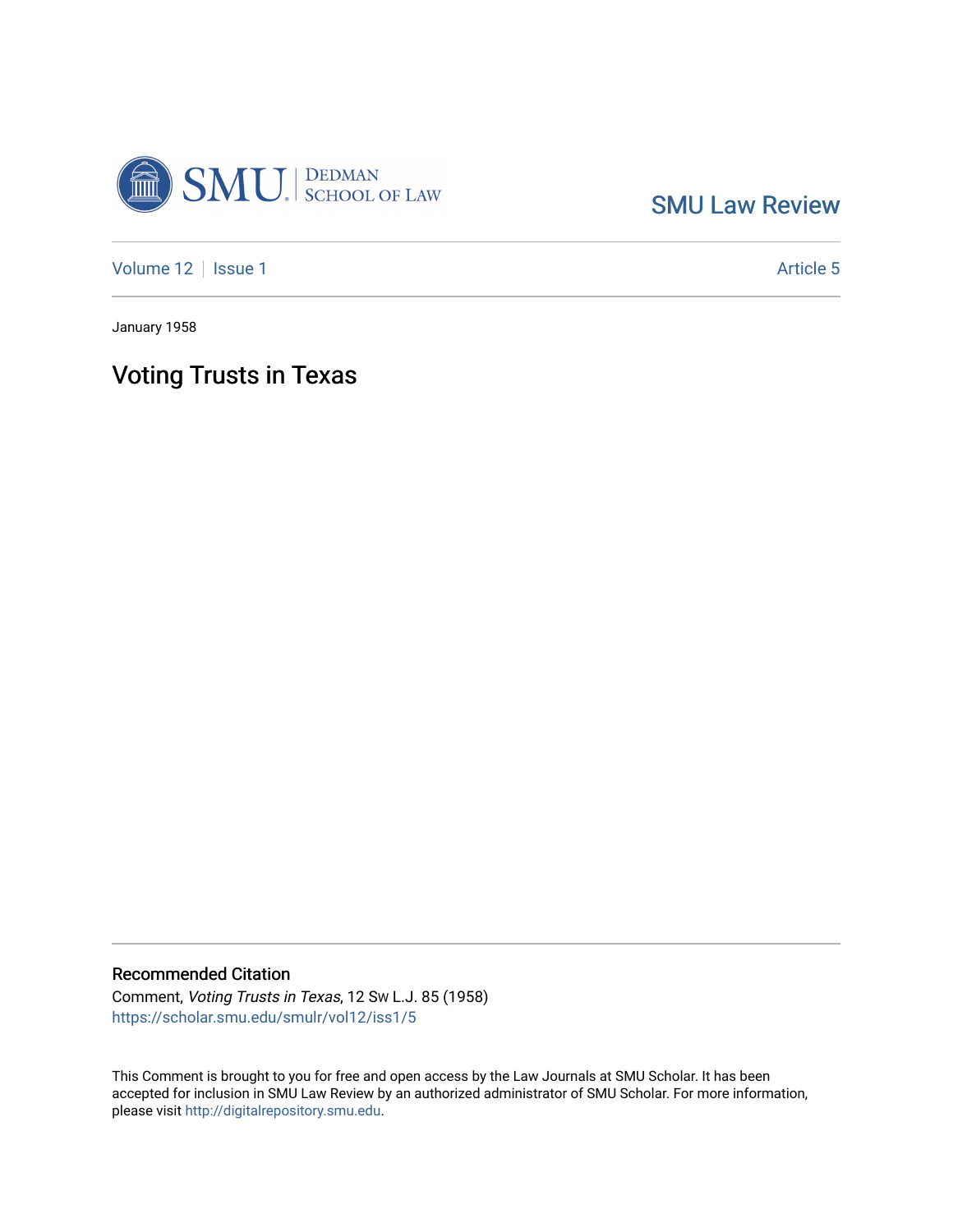# **VOTING TRUSTS IN TEXAS**

The aim of this comment is to acquaint the reader with the various aspects involved in voting trusts. Included herein is an analysis of the substantive law in this field and suggested provisions to be contained in a voting trust.

#### LEGALITY **OF** VOTING **TRUSTS**

For the primary purpose of combining the voting power of diversely held stock, corporate stockholders often attempt to create an irrevocable voting trust. Originally, this device was utilized in order to circumvent the common law concerning the revocablity of proxies and the invalidity of pooling agreements.<sup>1</sup> At first, the courts of many jurisdiction were suspicious of these trusts, seeing in them all sorts of possible abuses; however, gradually they came to the realization that there was nothing inherently abusive in the primary purpose of the voting trust. Instead of arbitrarily striking down all such trusts, the courts began to scrutinize the secondary purposes (the motives) of the agreements which came before them. Today, the following generalization may be made: Those agreements which tend to promote the continued welfare of the corporation will stand while those advancing the selfish interests of the few will be struck down." More specifically, voting trusts have been held valid when created to aid in such matters as securing a loan for the corporation, or assuring the continuation of productive corporate policies;<sup>3</sup> however, those created to maintain control in a certain group for the sole benefit of the group have been held invalid.<sup>4</sup>

In Texas, prior to **1955,** the validity of a voting trust as such was questionable due to the dicta in *Roberts v. Whitson,* a case which declared pooling agreements unenforceable as a matter of public policy.' In the light of the Texas Trust Act, which was then in force but not mentioned in the opinion, the *Roberts* case cast a weird shadow.' The act expressly authorizes trustees of stock to enter into

**<sup>&#</sup>x27;** Gose, Legal Characteristics and Consequences of Voting Trusts, 20 Wash. L. Rev. **129** (1945).

<sup>&</sup>lt;sup>2</sup> Ballantine, Voting Trusts, Their Abuses and Regulation, 21 Texas L. Rev. 139 (1942); Burke, Voting Trusts Currently Observed, 24 Minn. L. Rev. 347 (1940).

aH. M. Byllesby & Co. v. Doriot, **25** Del. Ch. 46, 12 A.2d **603** (Ch. 1940); Thomas v. Kliesen, **166** Kan. 337, 201 P.2d *663* (1949); Ecclestone v. India-lantic Inc., **<sup>319</sup>** Mich. 248, **29** N.W.2d **679** (1947); Seward v. American Hardware Co., **161** Va. 610, **171** S.E. 650 (1933). See also Ballantine, supra note 2; Annot., **105** A.L.R. **123** (1936). 4 Ibid.

**<sup>5</sup>**188 **S.W.2d** 875 (Tex. Civ. App. 1945). 6Tex. Rev. Civ. Stat. Ann. arts. 7425b-1 to -47 (1951) (passed in 1943).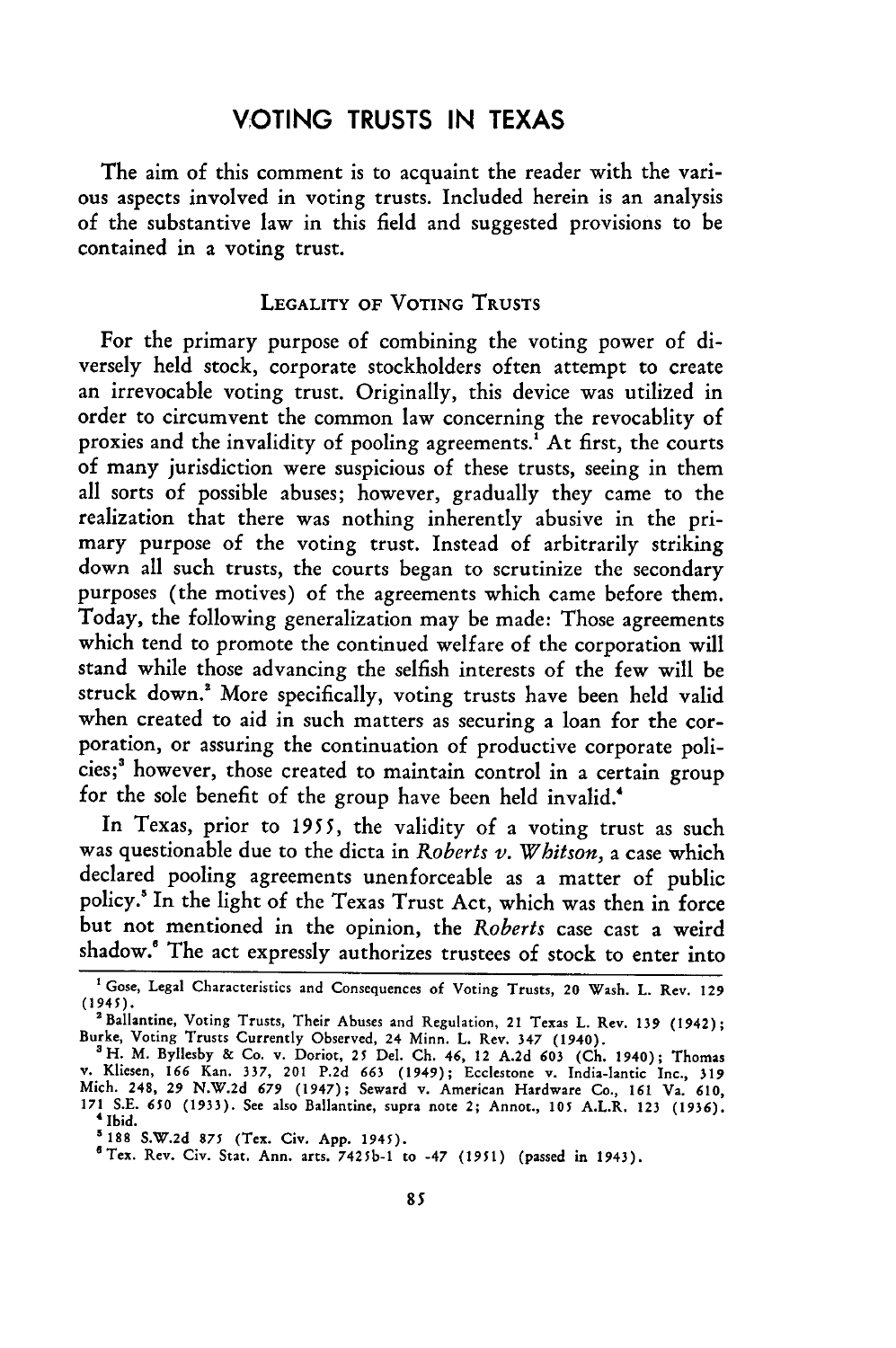pooling agreements and voting trusts; yet, the *Roberts* case held that the owners of the full title to stock could do no such thing. By passing the Texas Trust Act, the legislature certainly did not intend to give a trustee broader powers than those possessed by one who owns full title. If the court had been apprised of the legislative pronouncements concerning pooling agreements and voting trusts, perhaps it would have been hesitant in holding such arrangements to be against public policy.

At present *Roberts v. Whitson* casts no doubt on the validity of voting trusts which have legitimate secondary purposes. The Texas Business Corporation Act, passed in 1955, contains the following provision concerning voting trusts:

Art. 2.30. Voting Trust

A. Any number of shareholders of a corporation may create a voting trust for the purpose of conferring upon a trustee or trustees the right to vote or otherwise represent their shares, for a period of not to exceed ten **(10)** years, by entering into a written voting trust agreement specifying the terms and conditions of the voting trust, by depositing a counterpart of the agreement with the corporation at its registered office, and by transferring their shares to such trustee or trustees for the purposes of the agreement. The counterpart of the voting trust agreement so deposited with the corporation shall be subjected to the same right of examination by a shareholder of the corporation, in person or by agent or attorney, as are the books and records of the corporation, and shall be subject to examination by any holder of a beneficial interest in the voting trust, either in person or by agent or attorney, at any reasonable time for any proper purpose.

To what extent may a court consider the legitimacy of secondary purposes in view of the generality of article 2.30? Must there be a corporate benefit, or may the trust be created solely to maintain control in a group for that group's benefit? The Texas courts will undoubtedly follow a leading New York case, and will hold that article 2.30 merely establishes the legality of the primary purpose of voting trusts and does not abolish the requirement of a legitimate secondary purpose."

#### CREATION **AND** DURATION

There are no Texas cases dealing directly with voting trusts; therefore, in order to discuss article **2.30** and its legal consequences, it is necessary to turn to the decisions of the other states which have similar statutes.

<sup>&#</sup>x27;In re Morse, 247 N.Y. 290, *160* **N.E. 374 (1928). "It** seems to be recognized that the statutes merely adopt the majority common law view, that voting trusts are valid<br>so long as the aim is to carry out a legitimate business purpose, to promote the best<br>interests of the corporation. . . ." Ballantine, su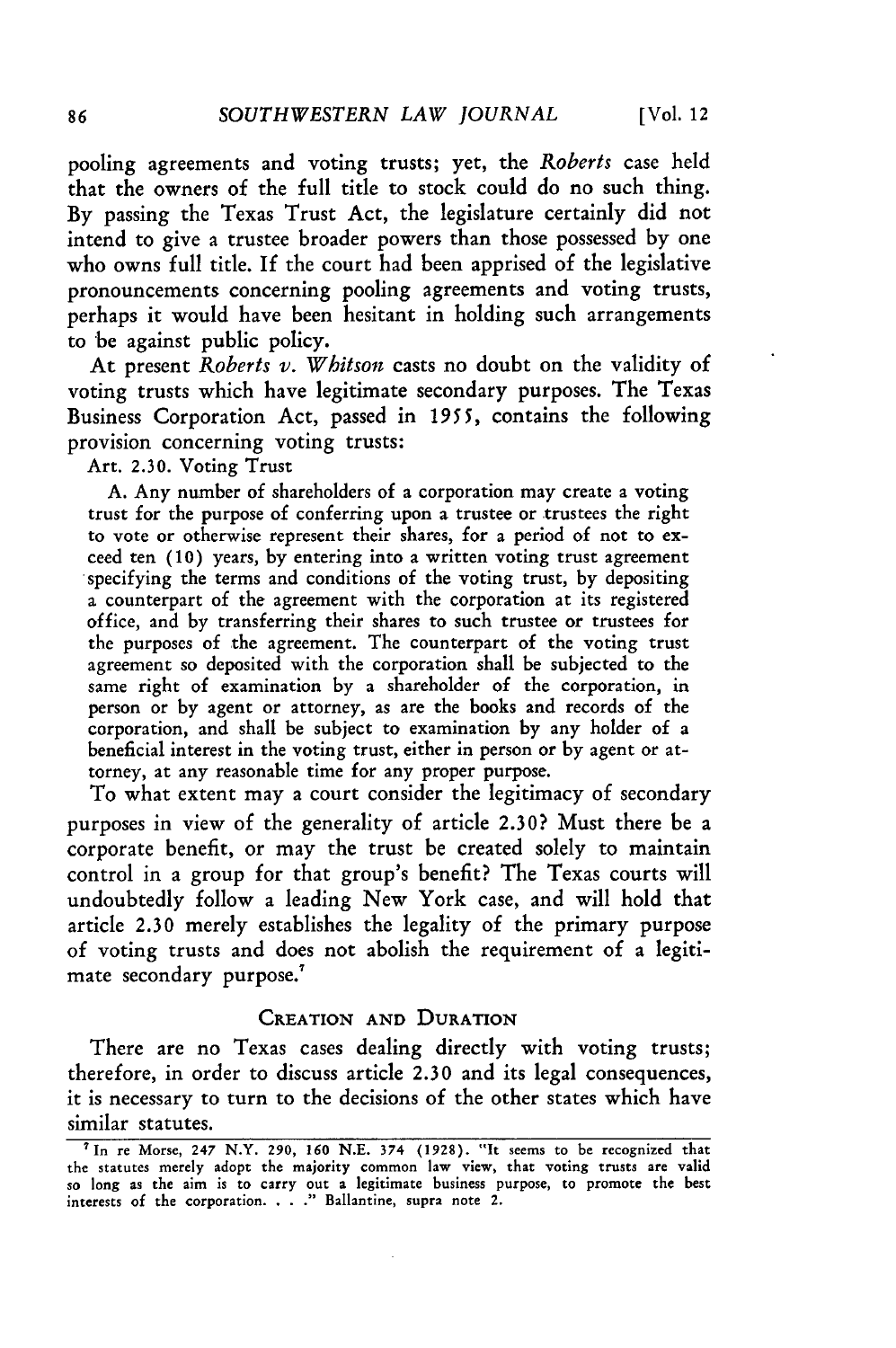Although article 2.30 defines none of the legal consequences of a voting trust, it does set forth the method of one's creation which, in all likelihood, occupies the field and must be strictly complied with if a valid trust is to be created.<sup>8</sup> The agreement sepcifying the terms of the trust must be in writing though, under the Texas Trust Act, this would not be required; *i.e.,* stock may be held on oral trust if the primary purpose of the trust is other than to combine the voting power of diversely held shares.<sup>8</sup> As in mosts trusts, there must be a transfer of the res, the stock in this instance to, the trustee."0 In addition, a counterpart of the agreement must be deposited with the corporation. A failure to deposit such a counterpart has been held not to render the trust invalid, but merely to suspend the right to vote the shares.<sup>11</sup>

Article 2.30 limits the permissible duration of a voting trust to a period of ten years. Under similar statutes, a failure expressly so to limit the duration of the agreement has been held to render the voting trust void *ab initio."* Obviously, the ten-year period starts from the date of the creation of the trust; however, there is some doubt as to the final event necessary to the creation of the trust. From a careful reading of the statute, it appears that the critical event is the depositing of the counterpart with the corporation; yet, one case has held that the trust comes into existence when the stock is transferred in trust." One satisfactory way to avoid this problem is expressly to limit the duration of the agreement to a period of less than ten years from the date of the signing of the 4 agreement.<sup>14</sup>

It should be noted that one patent prerequisite to being a trustor-beneficiary of a voting trust is the ownership of voting stock.

<sup>10</sup> Bogert, Handbook of the Law of Trusts § 32 (1952); Adams v. Clearance Corp., -Del.-, 121 A.2d 302 (1956) (the res of a voting trust is stock).

<sup>11</sup> De Marco v. Paramount Ice Corp., 102 N.Y.S.2d 692 (Sup. Ct., Spec. T. 1950).

<sup>12</sup> Perry v. Missouri-Kansas Pipe Line Co., 22 Del. Ch. 33, 191 Atl. 823 (Ch. 1937); Oppenheimer v. Cassidy, 345 III. App. 212, 102 N.E.2d **678** (1952) (statutory limitation of a voting trust to ten years is not violated by an agreement to extend the trust or to make a new trust, but parties who do not agree are not bound).

**'s** De Marco v. Paramount Ice Corp., supra note **11.**

<sup>14</sup> Signing will always precede deposit and transfer; hence, if creation occurs on either deposit **or** transfer, the limitation on duration will be complied with.

<sup>&#</sup>x27;Perry v. Missouri-Kansas Pipe Line Co., 22 Del. Ch. 33, **191** Atl. 823 (Ch. **1937);** In re Morse, supra note **6;** Appon v. Belle Isle, 46 A.2d 749 (Del. Ch. 1947). But see Peck v. Horst, 175 Kan. 479, 264 P.2d 888 (1954). Concerning the right of a person not a party to the voting trust to attack it, see Mannheimer v. Keehn, 41 N.Y.S.2d 542 (Sup. Ct. 1943), and Ruff v. Darrow, 184 Ind. 353, 111 N.E. 189 (1916).

<sup>&</sup>lt;sup>9</sup> Tex. Rev. Civ. Sat. Ann. art. 7425b-7 (1951) requires a writing only in the case<br>of a trust relating to realty. Williams v. Fredericks, 187 La. 987, 175 So. 642 (1937). holds that a statute requiring a voting trust to be evidenced by a written agreement must be strictly followed.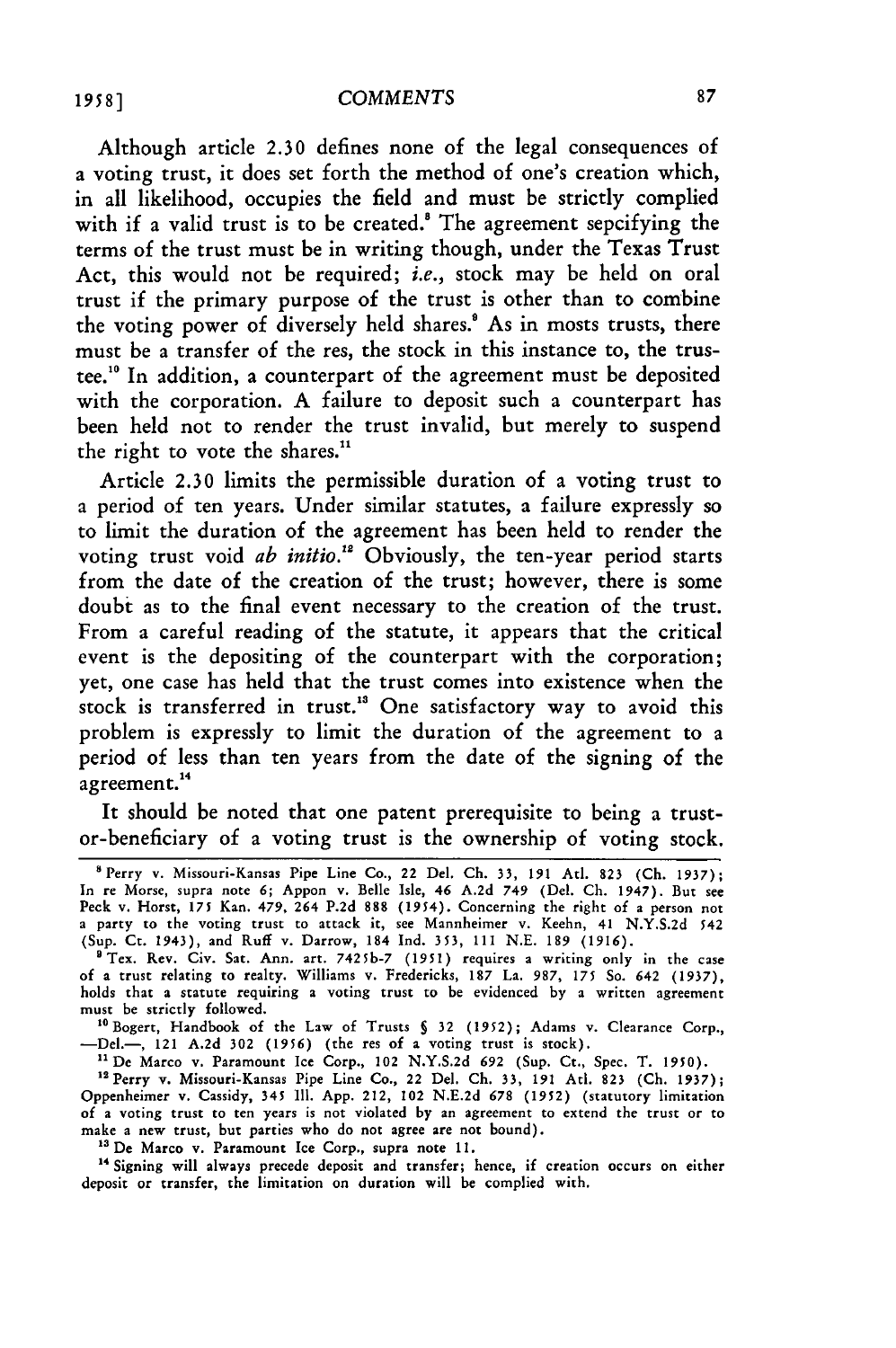Since a corporation may not vote its own shares, it may not be a party to a voting trust of such shares; consequently, it is not bound by the terms of the trust." Naturally, a corporation may be a party to voting trusts of shares of other corporations."

One question which will certainly arise in connection with the creation of these trusts is that of the rights of the parties following the signing of the agreement, but prior to the transfer of the shares and the deposit of the counterpart. Since voting trust agreements are entered into for a consideration (the mutual promises of the trustors to make the transfers in trust), and as there is no adequate remedy at law for a breach, specific performance of the agreement should be granted." However, to avoid the possibility of a denial of specific performance, the signing and the transfers should be made simultaneously.

## **THE** TRUE **NATURE** OF VOTING **TRUSTS AND** THE RIGHTS OF THE PARTIES

Is a voting trust a true trust governed by the well-settled principles of trust law, or is it a hybrid legal relationship governed in some instances by trust principles and in others by isolated rulings which yield no uniform doctrine? The desirability of recognizing a voting trust to be a trust in every sense of the word becomes apparent merely from the question posed; nevertheless, a few of the courts early confronted with voting trusts treated them as hybrids. The hybrid theory is well illustrated by several cases holding that for some purposes the beneficiaries have only equitable title to the stock held in trust while for others they have the legal title.'" Professor Ballantine, in defense of these primeval decisions, has said that "there is ordinarily no justification for **. . .** a complete stripping of the shareholder of all the safeguards provided by law for his protection."<sup>18</sup> This defense is based on the premise that a beneficiary of a voting trust is a shareholder, and there is more than some reason to believe that the premise is false.

Under the Texas Trust Act and common-law principles the trus-

<sup>&</sup>quot;Clark v. National Steel Co., 82 Conn. 178, 72 AtI. 930 (1909). **<sup>16</sup>**Day v. Hecla Mining Co., **126** Wash. **50, 217** Pac. **1** (1923).

<sup>&</sup>quot;Bogert, op. cit. supra note **9, §** 24. "SWise v. Miller, **215** Ala. *660,* **111** So. *913* **(1933);** Chandler v. Bellanca Aircraft

Corp., 19 Del. **Ch. 57, 162** AtI. **63 (Ch. 1932);** O'Grady v. United States Ind. Telephone Co., *75* **N.J. Eq.** 301, **71 Atl.** 1040 (Ct. Err. **& App. 1909);** Matter of Bacon, **287** N.Y. **1,** 38 **N.E.2d 105** (1941) (appraisal rights); Koppel v. Middle States Petroleum Corp., **282** App. Div. 662, 122 N.Y.S.2d **802** (1st Dept. **1953);** Hayman v. Morris, 36 N.Y.S.2d **756** (Sup. Ct., Spec. T. 1942); Smith v. Bramwell, 146 Ore. 611, 31 P.2d 647 (1934) (derivative suit). '9Ballantine, Corporations **§** 184b (rev. ed. 1946).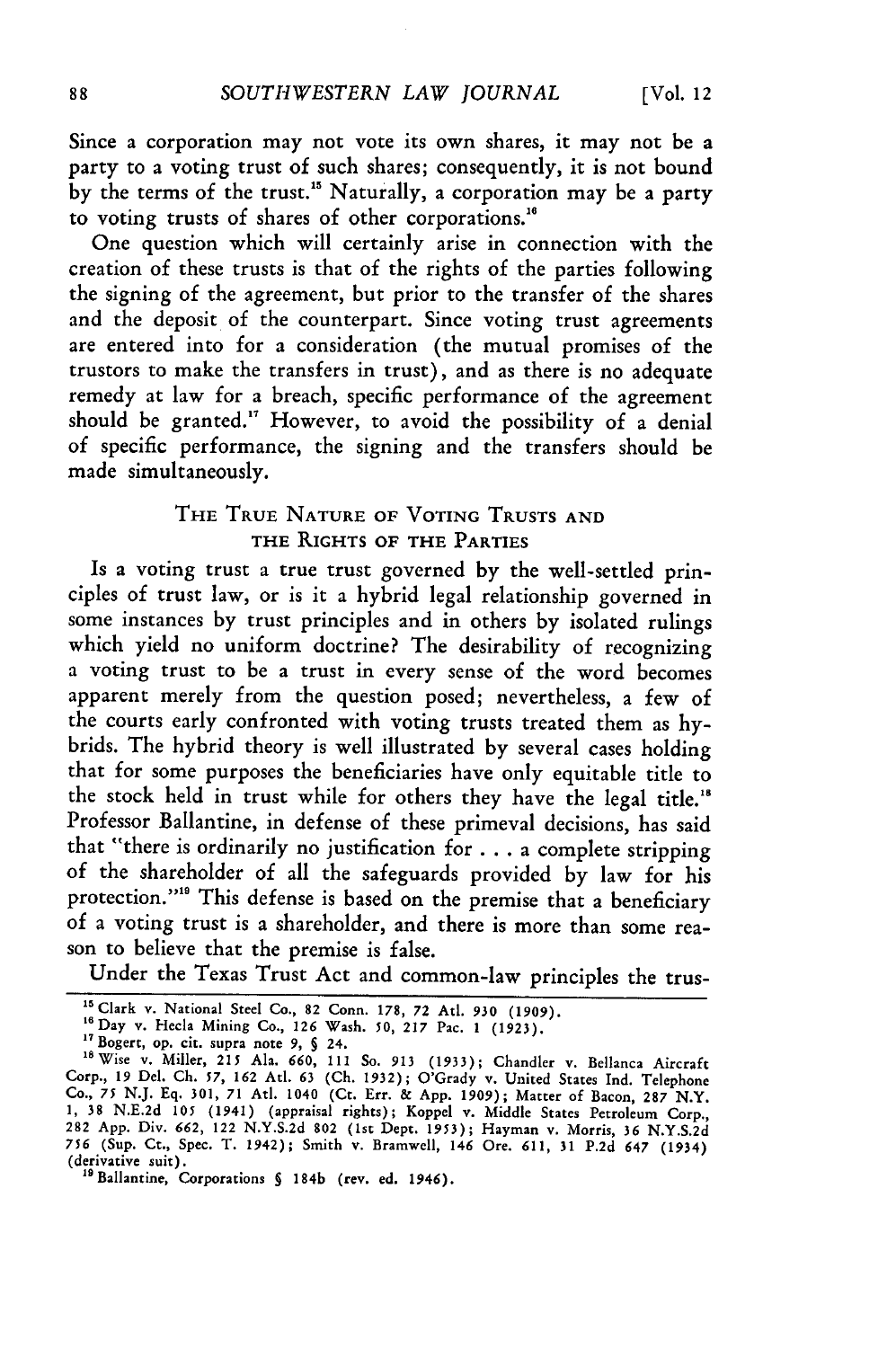tee of an express trust of stock holds the legal title to the stock."0 Thus, upon the creation of the trust, the *trustee,* as holder of the legal title to the stock, becomes the *shareholder.* That the trustee is the shareholder is well supported by the Texas Trust Act which gives the trustee *all of the powers of an absolute owner."* When the trustor transfers the stock to the trustee and becomes a *cestui que trust,* he retains merely a beneficial interest in the shares which is often referred to as equitable title."

There is nothing mystical about the term voting trust; it merely serves to designate an express trust which has been created for the primary purpose of combining the voting power of stock. Article 2.30 is couched in the phraseology of trust law and certainly does not indicate that a voting trust is anything other than a true trust. The following provision of the statute merits special consideration:

The counterpart of the voting trust agreement so deposited with the corporation shall be subject to . . . examination by a *shareholder of the corporation* ... *and* shall be subject to examination by any *holder of a beneficial interest in the voting trust* .... (Emphasis added.)

Here the legislature has clearly distinguished between the rights of shareholders of the corporation and the rights of the beneficiaries of the trust. How has the Texas Bar Committee construed the above provision? It has stated that although the beneficiary has a right to examine the counterpart deposited with the corporation, it does not follow that he also has the right of a shareholder to examine the books and records of the corporation.<sup>23</sup> The conclusion of the Bar Committee is only a corollary to the proposition that a *cestui que trust* of a voting trust is not a shareholder. The trustor-beneficiary completely and voluntarily severs his connection with the corporation by entering into the trust; henceforth, he should look to the trustee, who is required to act in his best interest, to enforce any of the rights evolving from the stock.<sup>24</sup> For instance, the trustee, and only the trustee, should be allowed to exercise the right of

<sup>&</sup>quot; 0Tex. Rev. Civ. Stat. Ann. art. 7425b-7; Kann v. Rosset, **307** Ill. App. 153, 30 N.E.2d 204 (1940); Wetmore v. Porter, 92 N.Y. 76 (1883); Bogert, op. cit. supra note 9, *S* 1.<br><sup>21</sup> Tex. Rev. Civ. Stat. Ann. art. 7525b-25 (F) (1951); Crowder v. Sperry Corp., 41

Del. 84, 15 A.2d 661 (Super. Ct. 1940). Gose, supra note 1, offers perhaps the most cogen<br>analysis of the status of the various parties to the voting trust.<br><sup>22</sup> Crowder v. Sperry Corp., 41 Del. 84, 15 A.2d 661 (Super. Ct.

the status of a beneficiary of a true trust is always that of a holder of a beneficial in-

terest in the res.<br><sup>23</sup> Comment of the Bar Committee, 3A Tex. Rev. Civ. Stat. Ann. 120 (1956). For<br>25 commenter jurisdiction which is directly on point, see the Crowder case, ibid.<br><sup>24</sup> 'In law he is a stranger to the corp

<sup>1944);</sup> Ballantine, op. cit. supra note **18, §** 184b.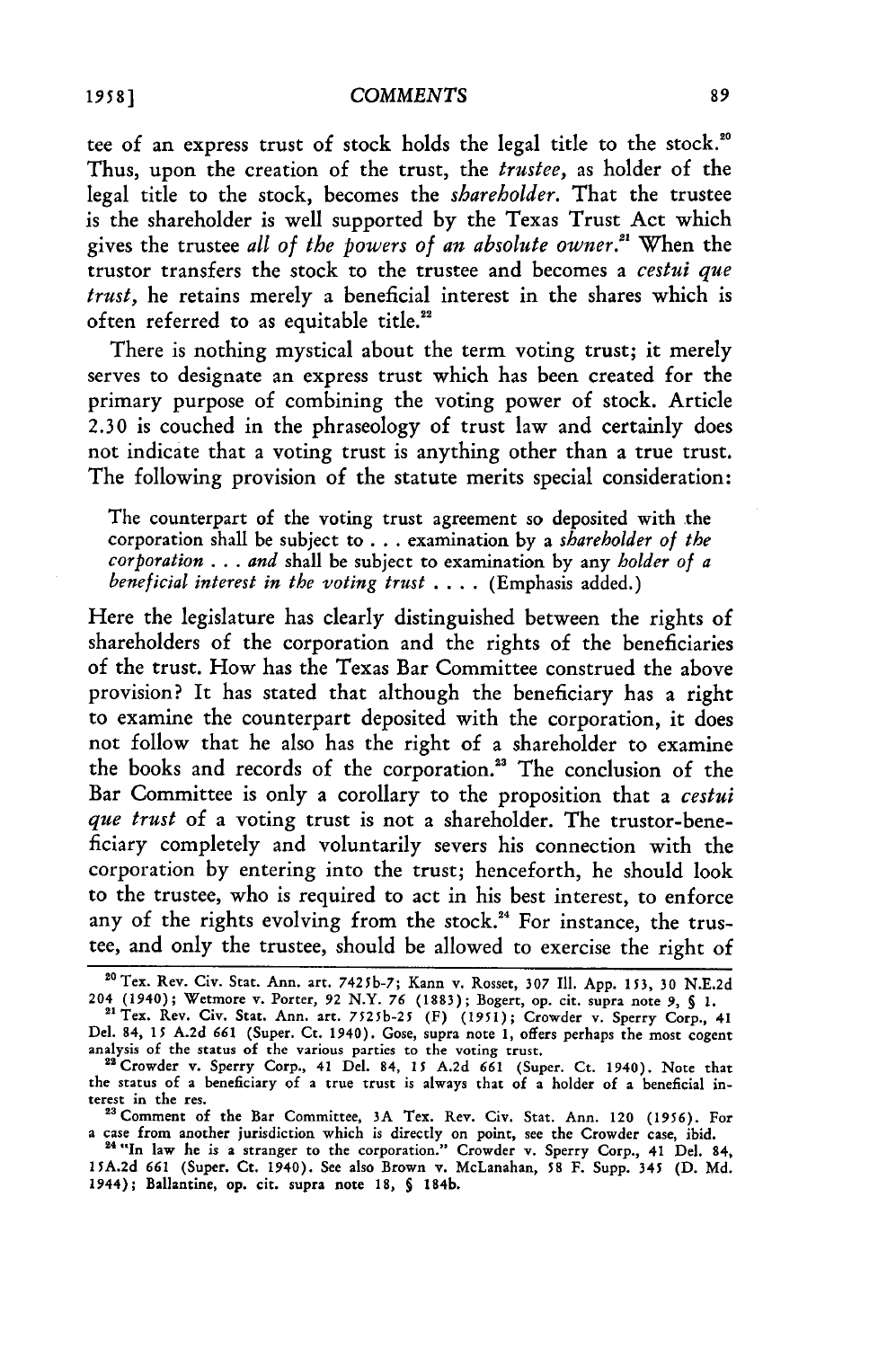a shareholder to bring a derivative suit, or to obtain an appraisal of shares."'

In the absence of limitations embodied in the trust instrument, the trustee has the right to receive dividends, and to vote, either in person or by proxy, upon any matter on which a shareholder may vote. He may vote on mergers, consolidations, sales of substantially all of the assets, and charter amendments."6 Further, the trustee has the power to sell the stock he holds in trust if such a sale is reasonable and prudent." These powers remain in the trustee until the expiration of the trust; on expiration, the trustee has only the authority to wind up the trust in accordance with its terms.<sup>28</sup> If a trustee votes undistributed stock after the expiration of the trust, the votes are void."

Although the trustee has the aforementioned powers, he may not exercise them if by doing so he would frustrate the purposes of the trust;<sup>30</sup> as a corollary, the trustee may not sell the stock if it appears from the terms of the trust that the trustor intended the res to be retained in specie.<sup>31</sup> In most voting trusts, it is contemplated that the shares will be returned to the trustors upon the termination of the trust; hence, in such cases, if the trustee sold the stock, or voted for dissolution or any other similar act, he would violate the trust. If, however, the secondary purpose of the voting trust is to aid in expediting a dissoluton or merger, or to assist in effecting a sale of the assets, the trustee may and should act accordingly. The voting power is held in abeyance if it would be a violation of the trust for the trustee to vote; therefore, it is advisable, when drafting an agreement, to set forth a procedure to be followed in the event a vote is taken on any of the extraordinary matters mentioned above.<sup>32</sup> Frequently, the agreement provides that the trustee shall have the power to vote on certain named matters only in accordance with

"'Tex. Rev. Civ. Stat. Ann. art. 7425b-25(B) **(1951).** But see Ohio Nat'l Life Ins. Co. v. Struble, 82 Ohio App. 480, 81 **N.E.2d 622** (1948); Gahagan v. Texas & P. Ry., 231 S.W.2d 762 (Tex. Civ. App. *1950).*

<sup>28</sup> Tex. Rev. Civ. Stat. Ann. art. 7425b-42 (1951); Commissioner v. Davis, 132 F.2d 644 (lst Cir. 1943); Restatement, Trusts **§§** 344, 345, 347 (1935).

<sup>29</sup> Clemmer v. Morgan, 77 Pa. D. & C. 405 (1952).<br><sup>30</sup> Restatement, Trusts § 190 (1935). "Whether a trustee has the power of sale depends upon **. . .** the purposes of the trust." Scott, Cases on Trusts 369 (4th ed. 1951). **3'** Ibid.

**<sup>32</sup>**Gose, supra note **1.** Simply, the trustee's fiduciary duty prevents his voting, and the beneficiary, not being a shareholder, has no right to vote the shares.

**<sup>25</sup>**This follows from an application of the trust theory. But see Matter of Bacon, 287 N.Y. 1, 38 **N.E.2d 105** (1941) (appraisal rights); Smith v. Bramwell, 146 Ore. 611, <sup>31</sup>**P.2d** 647 (1934) (derivative suit). "6Tex. Rev. Civ. Stat. Ann. arts. 7425b-25(B), (F) (1951).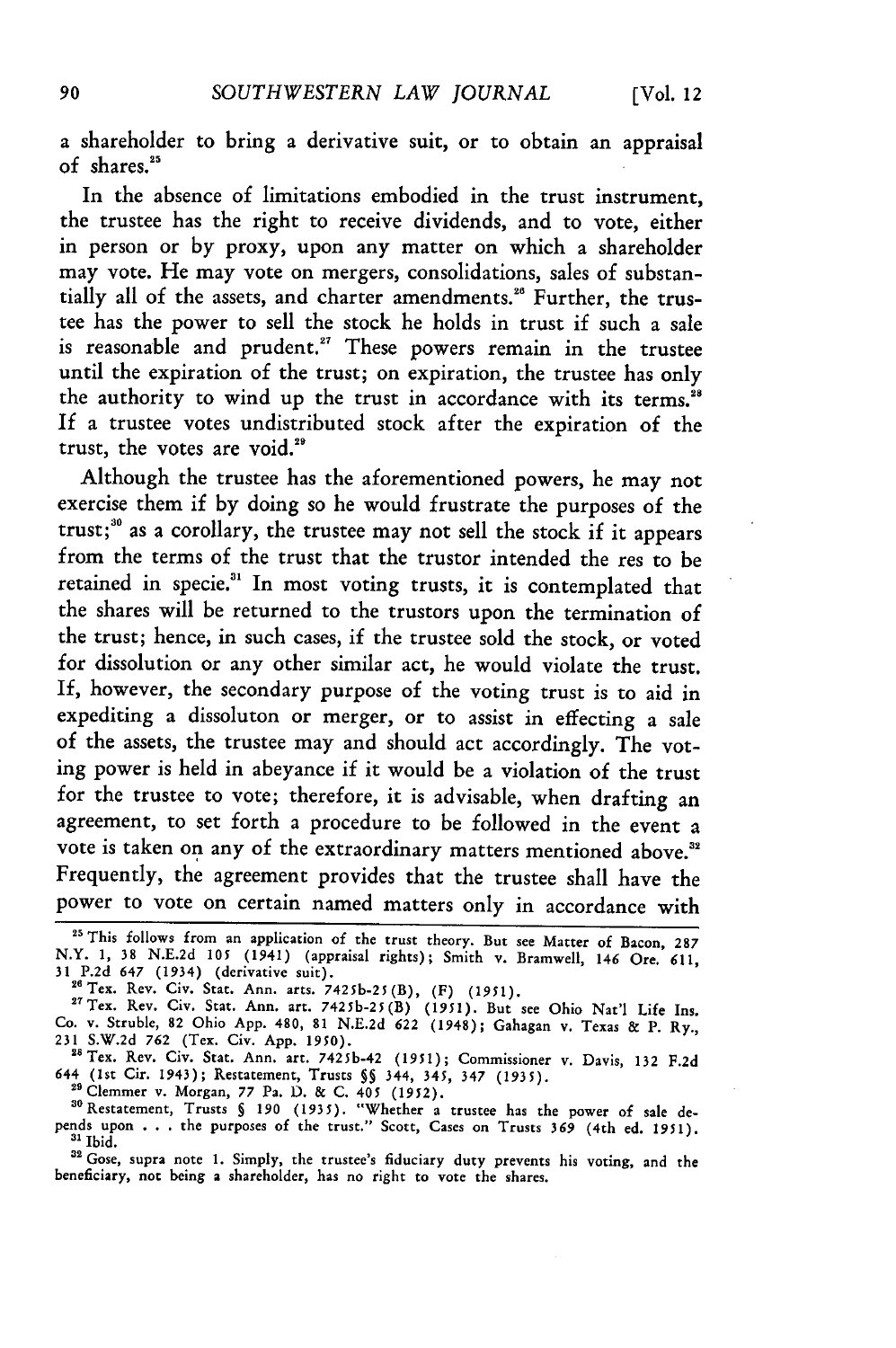the will of the beneficiaries as determined by their vote at a meeting called pursuant to the agreement.<sup>33</sup>

It has been held that a court has no power to appoint a voting trustee.<sup>34</sup> If such a rule were to be applied in all instances, it would be in direct contravention of the well-established trust principle that a trust will not fail for want of a trustee.<sup>35</sup> In certain cases, however, this holding may be justified by an exception to the general principle, which operates to prevent the court from appointing a trustee when it was the intent of the trustor that the trust should fail if the named trustee did not hold the office, or the purpose of the trust could be realized only if the named trustee holds the office."6 The Texas Trust Act merely recognized the authority of the court to fill vacancies except in the case of the death of one of several trustees, in which instance the survivor or survivors may execute the trust."' The exercise of the court's authority should be determined by reference to the general principle and its exception.

## **VOTING TRUST CERTIFICATES**

Customarily, voting trust certificates are issued to evidence the ownership of a beneficial interest in the trust and are made alienable in the same manner as the stock of the corporation.<sup>38</sup> In some jurisdictions, these certificates have been brought within the Uniform Stock Transfer Act,<sup>39</sup> and have been held to be subject to the same rules concerning restraints against alienation which govern as to corporate stocks." Both the Texas and the federal Blue Sky laws embrace voting trust certificates; therefore, the issuance must be in compliance with the statutes unless exempt by reason of smallness (Texas) or privacy (federal) of offering.<sup>41</sup> Although the exchange of stock for voting trust certificates has no income tax consequences, it is subject to the property transfer stamp tax."' The income received by the trust is, of course, taxed in accordance with

**<sup>88</sup>** See **p.** 93 infra.

<sup>34</sup> Nat'l Liberty Ins. Co. v. Bank of America, 126 Misc. 753, 214 N.Y. Supp. 643 (Sup. Ct. 1926) (discussed in detail in Gose, supra note **1). <sup>85</sup>**Restatement, Trusts **§ 108** *(1935).*

SId. at **§** 101(b) **(1935). <sup>17</sup>**Tex. Rev. Civ. Star. Ann. art. 742sb-37, **-39,** -18(B) **(1951).**

**<sup>38</sup>** See note **19** supra. 39Wash. Rev. Stat. **§§ 3803-29** (Remington 1945); see also Tex. Rev. Civ. Stat. Ann. art. **1358-1** to *-26* **(1951).**

<sup>&</sup>quot;°Tracey v. Franklin, 31 Del. **Ch. 477,** *67* **A.2d 56** (Sup. Ct. 1949). 41Tex. Rev. Civ. Stat. Ann. art. 600a-2(a) **(1956);** Ballantine, Lattin, and Jennings, Materials on Corporations *499 (1955).* A detailed discussion of the Blue **Sky** Laws is beyond the scope of this comment; however, the importance of a careful analysis of such statutes cannot be overemphasized.

<sup>&</sup>quot; 14 Fletcher, Corporations **§** *6907* (rev. ed. 1946).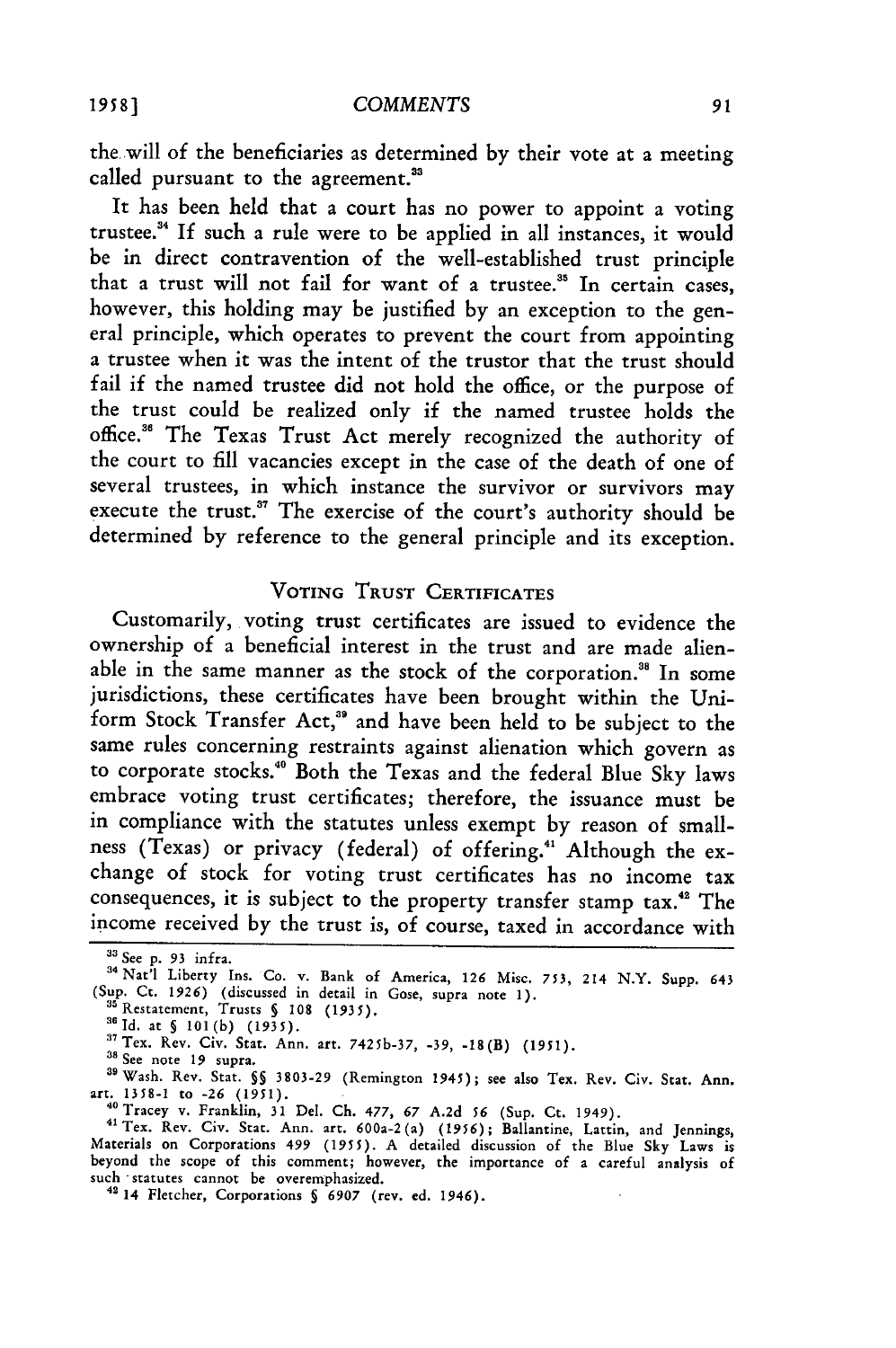the provisions of the Internal Revenue Code which concern trust income."

### **PROVISIONS OF A VOTING TRUST AGREEMENT**

Naturally, the provisons in voting trust agreements will vary; however, certain provisions should appear in every such agreement. Formbooks, unfortunately, furnish very little assistance in drafting voting trusts, for the few agreements found there are far too abbreviated and often contain contradictory provisions. It is hoped that the following annotated suggestions as to provisions will assist in drafting instruments which leave as little as possible to chance.

*Date of Execution and Parties to the Agreement.* The agreement will be effective as of the date of execution.<sup>44</sup> The only parties to the agreement are the trustor-beneficiaries and the trustees; the corporation is not a party.' The following is from a well-drafted open voting trust agreement:

Agreement executed the **-----** day of **------**, 19 .---, by and between John Doe and Richard Roe (hereinafter called "the beneficiaries"), shareholders of the common stock of XYZ, Inc., a corporation of the State of Texas (hereinafter called "the company"), [and such other shareholders of voting stock of said corporation as may become parties thereto by depositing their shares of stock as provided below (also hereinafter called "the beneficiaries"),] and John Smith (hereinafter called "the trustee"), **....**

By deleting the clause enclosed by brackets, the trust may be converted from one which is open to shareholders who subsequently desire to join to one which is closed.

*Recitation of the Secondary Purposes of the Trust.* The wisdom of such a provision is self-evident, since the trustee must act in accordance with the purposes of the trust."

*Recitation of the Consideration.* This recitation is not essential but is customary.

*Transfer of the Stock to the Trustee.* It is usually desirable to have this transfer take place simultaneously with the execution of the agreement. The trustee should then be required to cause the stock to be transferred to him, as trustee, on the books of the company."

92

**<sup>4</sup> Int. Rev. Code of** 1954, *§* **641-678, 68A** Stat. **215-231** (1954).

**<sup>44</sup>**See **p. 87** supra. 41 See **p. 88** supra.

<sup>&</sup>quot;See **5** Fletcher, Corporations **§** 2081 (rev. ed. 1952) for **a** discussion of the effect of the purpose as disclosed **by** the agreement. "'To effectively administer the trust, the trustees need the advantage of being the

record holder of the shares.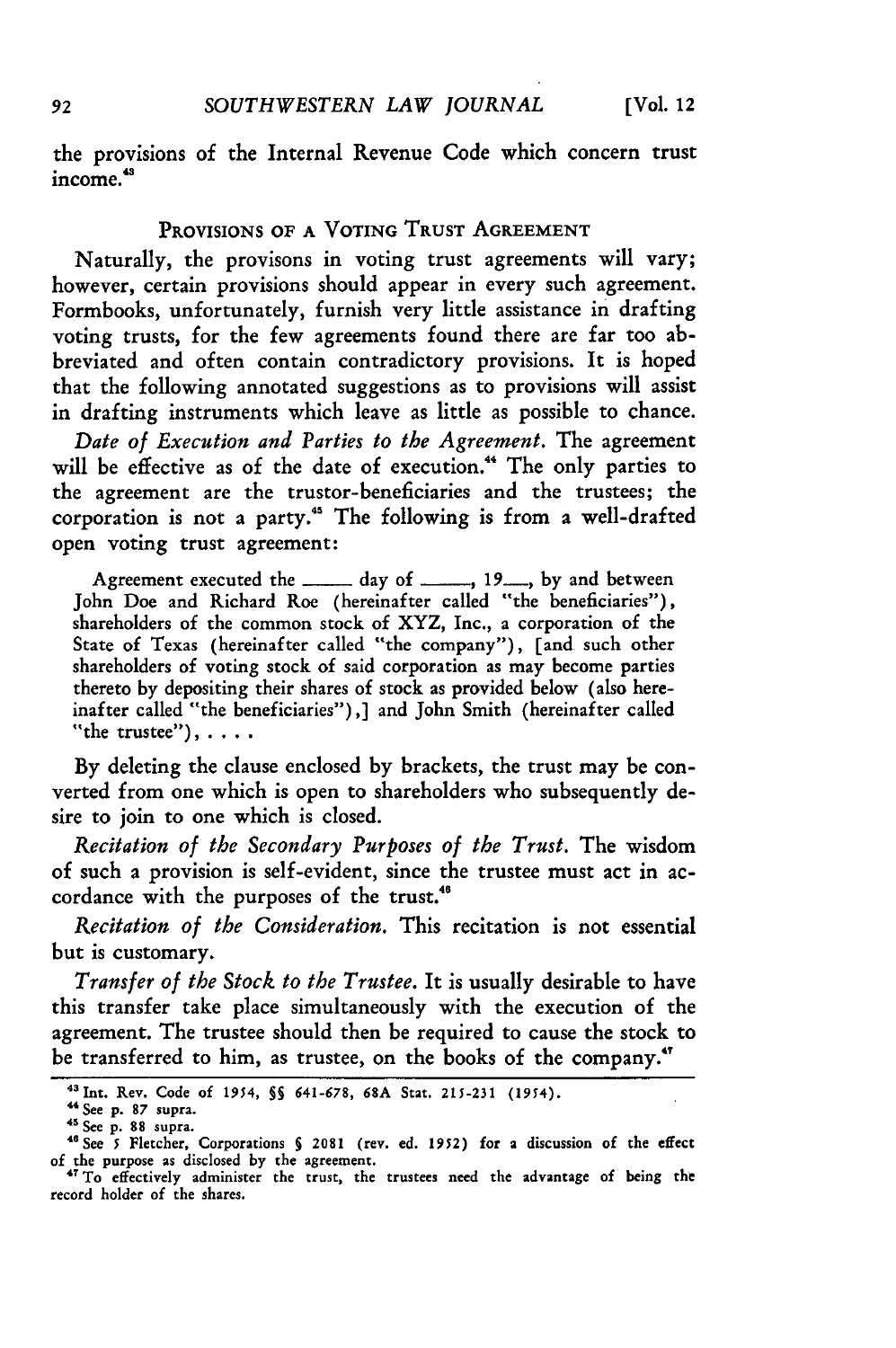*Who May Become a Beneficiary.* If the trust is to be open, the requisites to becoming subsequent beneficiaries should be set out. The normal requisites are either ownership of voting stock or the purchase of a certificate from a beneficary."

*Method of Entering into the Voting Trust.* Again, if the trust is to be open, the method for entering into it subsequent to its creation should be provided."' The usual methods are to transfer stock to the trustee and accept voting trust certificates in return, or **to** purchase voting trust certificates from a beneficiary. The agreement should provide that by accepting the certificate the transferee becomes a party to the agreement and is embraced within the meaning of the term "beneficiary" as used in the agreement. The acceptance of the certificate should, by express provision, have the same effect as subscribing to the original agreement.

*Depositing the Counterpart of the Agreement with the Corporation.* Article 2.30 requires that a counterpart be deposited with the corporation. The power to vote will probably be suspended until the deposit is made; therefore, the trustee should be charged with making the deposit within a brief span of time."0 A recitation of the beneficiares' right to inspect the counterpart would be desirable.

*Authority of the Trustees.* The powers of the trustees may be limited in any manner desired.<sup>51</sup> In the absence of limitations in the agreement, the trustees have all of the powers of an absolute owner.<sup>58</sup> Even though the trustees' fiduciary duty may prevent them from exercising certain of their powers, it is best expressly to limit the powers in the instrument.<sup>33</sup> Normally, the trustees are expressly prohibited from selling the stock held in trust. Often there are limitations providing that without the consent of the holders of trust certificates representing a certain percentage of shares held in trust, the trustees may not vote in favor of or execute any consent with respect to: (a) increases in capital stock; (b) sales or mortgages of substantially all of the assets of the company; (c) dissolution of the company; (d) charter amendments; (e) consolidation or merger; or (f) partial liquidation. It is wise to provide that the consent of the beneficiaries may be given either in writing or at a meeting called pursuant to the terms of the agreement. Of course,

**<sup>48</sup>**Obviously, non-voting shares would be **of** little value **to** a voting trust. See **p. 88** supra, **as** to corporations **as beneficiaries.** 49Restatement, Trusts *SS* **331, 337, 338 (1935). .0** See note **11** supra.

<sup>&</sup>quot;1Tex. Rev. **Civ.** Stat. Ann. art. **7425b-22** to **-25 (1951).**

<sup>&</sup>lt;sup>52</sup> See note 21 supra.

 $^{53}$  See note 30 supra.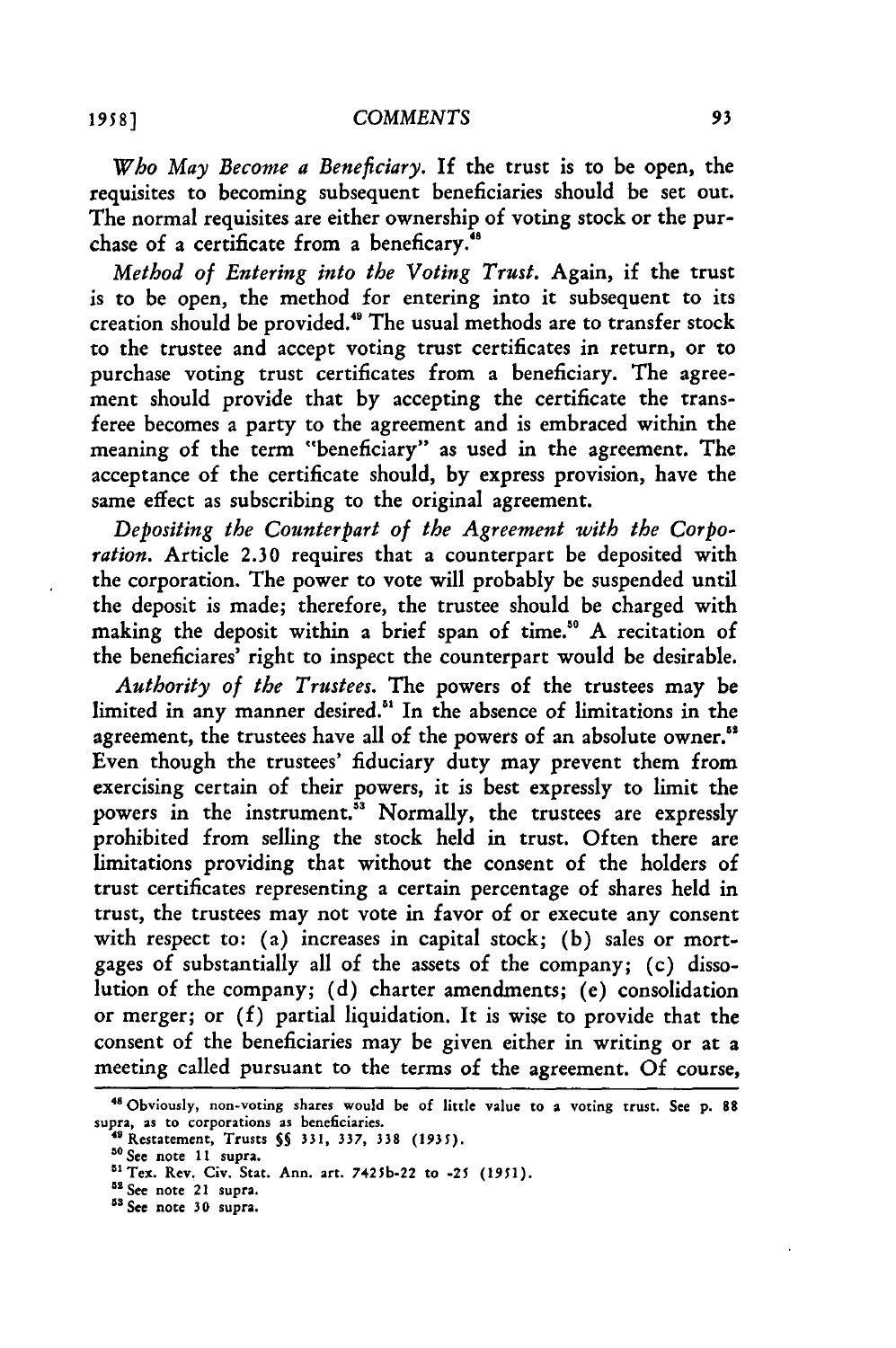any other limitation desired should be made explicit. The trustees should be authorized to engage counsel or agents and be reimbursed therefor. Also, the instrument should expressly permit them to be directors or officers of the corporation, to contract with it in any manner, and to vote their own shares as they so desire; otherwise, such conduct may involve a possible breach of fiduciary duty.<sup>54</sup> It is often advisable to make the trustees' construction of the voting trust agreement binding if made in good faith; this would tend to prevent litigation in the event there is an ambiguity in the instrument. The Texas Trust Act requires a bond but this is often waived in the agreement."

*Liability of Trustees.* The liability of trustees is covered by the Texas Trust Act, and any limitation on this fiduciary liability must be provided for in the agreement."° The customary standard of conduct imposed is the use of best judgment in the absence of willful misfeasance or gross negligence. Naturally, the trustees will be liable for any breach of duty expressly imposed by the agreement.

*Meeting of Trust Certificate Holders.* If the trustees' powers are limited, he should be allowed to call a meeting to obtain the required consent of the beneficiaries. A notice in writing setting forth the time, place, and purpose of the meeting, to be mailed a reasonable time in advance, should be required. The necessary quorum and voting qualifications should be established. Usually, only record holders of trust certificates may vote, and they may have only one vote for each share of voting stock represented by trust certificates standing in their name, but may vote by proxy if they so desire. Also, provsion should be made for calling a meeting at the request of a certain percentage of the certificate holders.

*Right to Appraisal.* **If** the trustee obtains the required consent of the beneficiaries in connection with the limitations (if any) on his authority to vote, he may vote all of the shares he holds in trust although some of the beneficiaries may have dissented." Under the trust theory, the right to appraisal of the stock runs to the trustee." Hence, if a beneficiary is to have a similar right upon dissenting, it must be given to him in the agreement. One method for accomplishing this purpose would be to allow a dissenting beneficiary to surrender his voting trust certificates in return for a representative number

<sup>54</sup> Bogert, **op. cit. supra** note **9,** *§* **95.**

<sup>55</sup> Tex. Rev. Civ. Stat. Ann. art. 7425b-25 (L) (1951)

**ld.** at art. **7425b-19 to -25 (1951).** " Scott **v. Arden Farms, 28 A.2d 81 (Del. Ch.** 1942). **The** purpose **of** a **voting trust** is **to** secure **the** combined **vote of all** the parties. **3s See p. 90 supra.**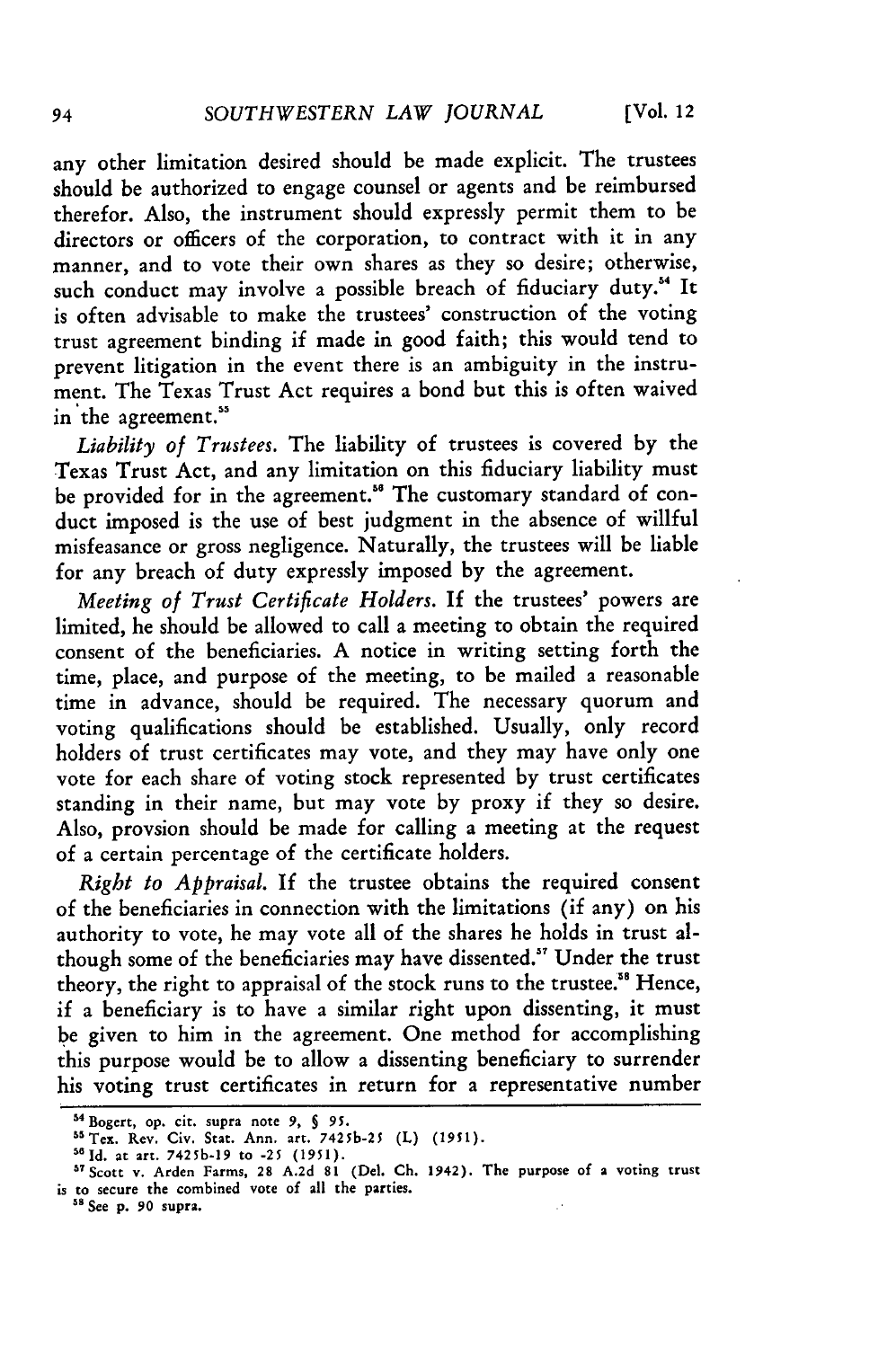of shares of stock held in trust. He could then dissent at the corporate shareholder meeting and thereby obtain a right to appraisal."

*Method of Action by the Trustees.* **If** there is more than one trustee, provision should be made for meetings of the trustees to determine administrative policies, and the necessary quorum should be established. If there are an equal numbed of trustees, a method of arbitration should be prescribed. Also, no matter what the number of trustees may be, the agreement should specify whether or not a majority may dictate the manner in which the stock held in trust shall be voted.<sup>60</sup>

*Successor Trustees.* The method employed for selection of successors, **of** course, may vary; however, in trusts having a large number of beneficiaries, it is usually more feasible to allow the remaining trustees to appoint a successor in the event a vacancy occurs. In anticipation of a complete vacancy in the office of trustee, an alternative provision allowing the selection to be made by the beneficiaries should be inserted. In this paragraph, it is common to provide a method for the removal of a trustee,<sup>61</sup> and, also the manner in which a trustee may resign.<sup>62</sup>

*Dividends.* The trustees are entitled to receive any dividends declared.<sup>63</sup> Hence, there should be a provision to the effect that the trustees shall make payments to the record holders of trust certificates equal in amount to any payments collected by the trustees, or shall issue trust certificates to holders of record of trust certificates equal in number to any shares of stock received by the trustees as dividends or in partial liquidation upon a like number of shares held by the trustees under the terms of the trust.

*Books and Records.* The trustees should be required to keep all books and records necessary and proper to the administration of the trust. They should be allowed to close the transfer records or fix a record date in order to determine who is entitled to vote, to receive payment, or to be issued trust certificates under the terms of the trust. Also, the beneficiaries should be authorized to inspect all books and records.

*Expenses and Indemnity.* Ordinarily, the trustees are expressly authorized to incur all expenses in connection with the trust which

<sup>&</sup>lt;sup>59</sup> Shareholder has to be given sufficient notice to enable him to withdraw from the trust and establish himself as a record holder of shares to meet the qualification imposed by the Texas Business Corporation Act.

<sup>&</sup>lt;sup>60</sup> Tex. Rev. Civ. Stat. Ann. art. 7425b-18 (1951) (majority control).

**<sup>62</sup>Id.** at art. 7425b-38 **(1951)** (power of the court).

**<sup>63</sup>** See **p.** 90 supra.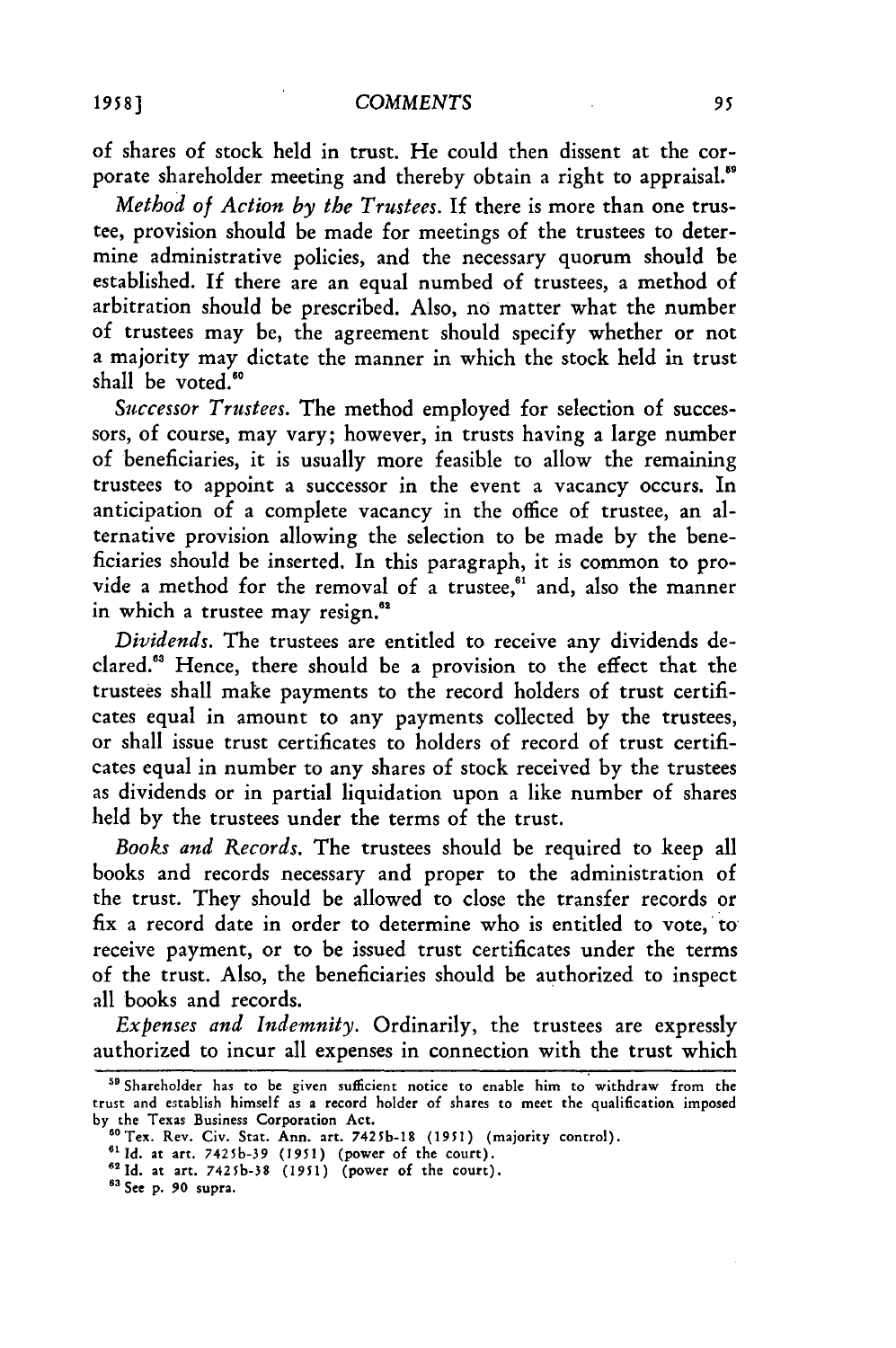are necessary and reasonable, and are entitled to be reimbursed by the beneficiaries."' The trustees' right to indemnity should be set forth.<sup>65</sup> To secure their right to indemnity and reimbursement, they are often given a lien on the stock held in trust to the extent that they have not been repaid on a specified date. Either monthly or annually, each beneficiary should be notified in writing by the trustees of the prorata amount (as determined by the number of trust certificates held by the beneficiaries) to be repaid. Further security may be afforded the trustees by allowing them to withhold income payable to the beneficiaries until repayment is made.

*Taxes.* The authority to pay taxes and to be reimbursed therefor should be recited." An express lien and the right to withhold income are customarily given as security.

*Compensation.* The trustees' right to compensation, if any, should be expressed.<sup>67</sup>

*Subscriptions-Preemptive Rights.* The trustee, as stockholder, may exercise any preemptive rights which might arise in connection with the stock held in trust.<sup>68</sup> Hence, most instruments should provide that the record holders of trust certificates may notify the trustee to subscribe and pay him for the shares. Upon payment by the record holder, the trustee should issue a proportionate number of voting trust certificates. The extent to which a beneficiary may exercise these rights should be governed by the number of trust certificates he holds.'

*Trust Certificate.* The trustee should issue and deliver to each of the beneficiaries certificates: (a) for the number of shares transferred by him to the trustee; (b) for the number of shares subscribed for **by** the trustee, as trustee, pursuant to the provision concerning preemptive rights; and (c) as otherwise directed by the terms of the agreement.<sup>70</sup> Fractional interests in the trust are treated in the same manner as fractional interests in voting stock in order to avoid confusion. The form of the certificates should be set forth in the agreement, and should contain a synopsis of the terms of the trust. Generally, the provisions contained in the company's

**<sup>&</sup>quot;Tex.** Rev. Civ. Stat. Ann. arts. **7425b-25** (F), (H), **(I) (3), 7425b-36 (1951).**

<sup>&</sup>lt;sup>85</sup> Id. at arts. 7425b-20, 7425b-25 (1951).<br><sup>86</sup> Id. at arts. 7425b-20, 7425b-25 (1951).<br><sup>87</sup> 4 Bogert, Trusts and Trustees § 974-78 (1951).<br><sup>87</sup> 4 Bogert, Trusts and Trustees § 974-78 (1951).

<sup>&</sup>lt;sup>68</sup> Tex. Rev. Civ. Stat. Ann. art. 7425b-25(F) (1951).<br><sup>69</sup> However, it may be desirable to allow the beneficiaries greater than pro rata participation. It would appear they could pool their rights under the trust agreement.

**<sup>&</sup>quot;** Such a provision should serve to guard against possible ambiguities in the instrument in relation to the trustee's duty to issue certificate. Note that art. **2.30** does not require certificates.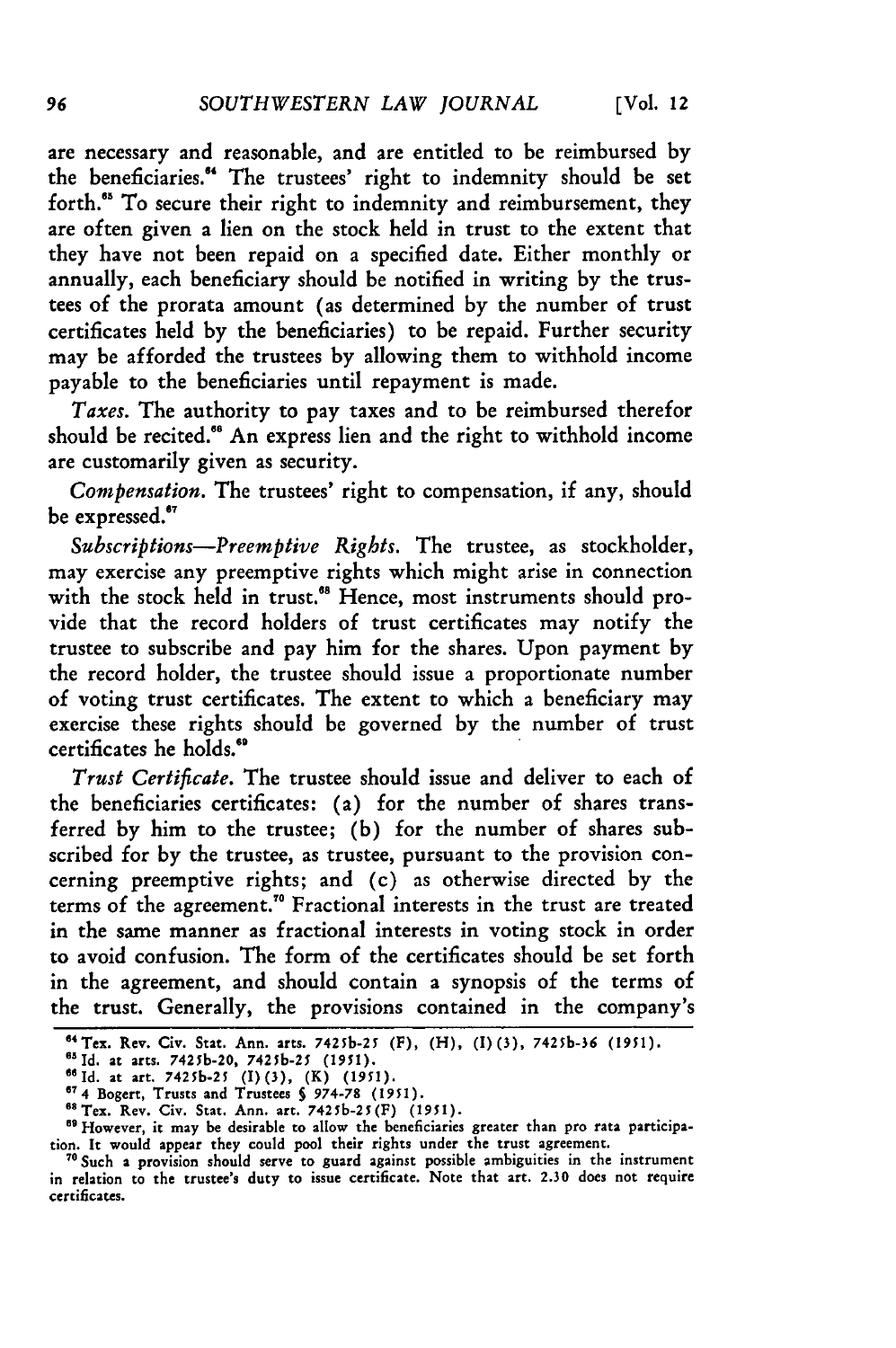certificate of incorporation pertaining to the rights, options, and restrictions on transfers of stock are made applicable to the trust certificates, and enumerated therein. If the Uniform Stock Transfer Act is held to encompass trust certificates, a failure to enumerate restrictions upon transfers would allow a purchaser without notice to take free of such restrictions.<sup>71</sup> In case of conflict between the terms of the certificate and the terms of the trust agreement, the trust agreement should control, and there should be a clear and unambiguous statement to this effect upon the face of the certificate. If there are many beneficiaries, it will be convenient to authorize the trustee to appoint an agent to issue certificates and to transfer them upon the books of the trustee. The agent is, normally, allowed to resign upon giving a certain number of days notice in writing to the trustees, and is, usually, liable only for willful misfeasance." Since the corporate statutes have, under the trust theory, no bearing on the administration of the trust, the method of issuing duplicate certificates if originals are lost or stolen should be established."3

*Amendment of the Agreement.* The right to amend the agreement must be expressed and the manner in which the agreement may be amended should be prescribed.'

*Revocation of the Trust.* The Texas Trust Act, as opposed to the common law, makes all trusts revocable unless expressly made irrevocable." Obviously, revocability would defeat the purpose of a voting trust and should be guarded against by inserting a provision clearly establishing the irrevocable nature of the trust. Often, however, it is desirable to provide that the trust may be revoked by the vote of a certain percentage of the record holders, but only by such a vote.

*Partial Invalidity.* Customarily, a provision is incorporated which is designed to save the trust in the event that some of the provisions are held to be invalid.

*Trust Relationship.* Due to the unsettled status of the voting trust,<sup>76</sup> wisdom dictates a provision to the effect that the agreement and the transfers made pursuant to it shall be deemed to create a trust as defined and governed under the terms of the Texas Trust Act.

**<sup>71</sup> See** note **39 supra.**

<sup>&</sup>lt;sup>72</sup> The provision is ordinarily inserted as a basis for bargaining; transfer agents have greater bargaining power.<br><sup>73</sup> Atkins Corp. v. Tourney, 6 Cal. 2d 206, 57 P.2d 480 (1936).<br><sup>74</sup> Tex. Rev. Civ. Stat. Ann. art. 7425b-22 (1951).

**<sup>75</sup>Id.** at **art.** 7425b-41 **(1951).** Thomas **v.** Kliesen, **166 Kan. 337, 201 P.2d** *663* (1949); Herman v. Dereszewski, 312 Mich. 244, 20 N.W.2d 176 (1945). <sup>76</sup> A reading of but a few of the cases cited herein will convince even the most dubious

**reader** that this statement is **true.**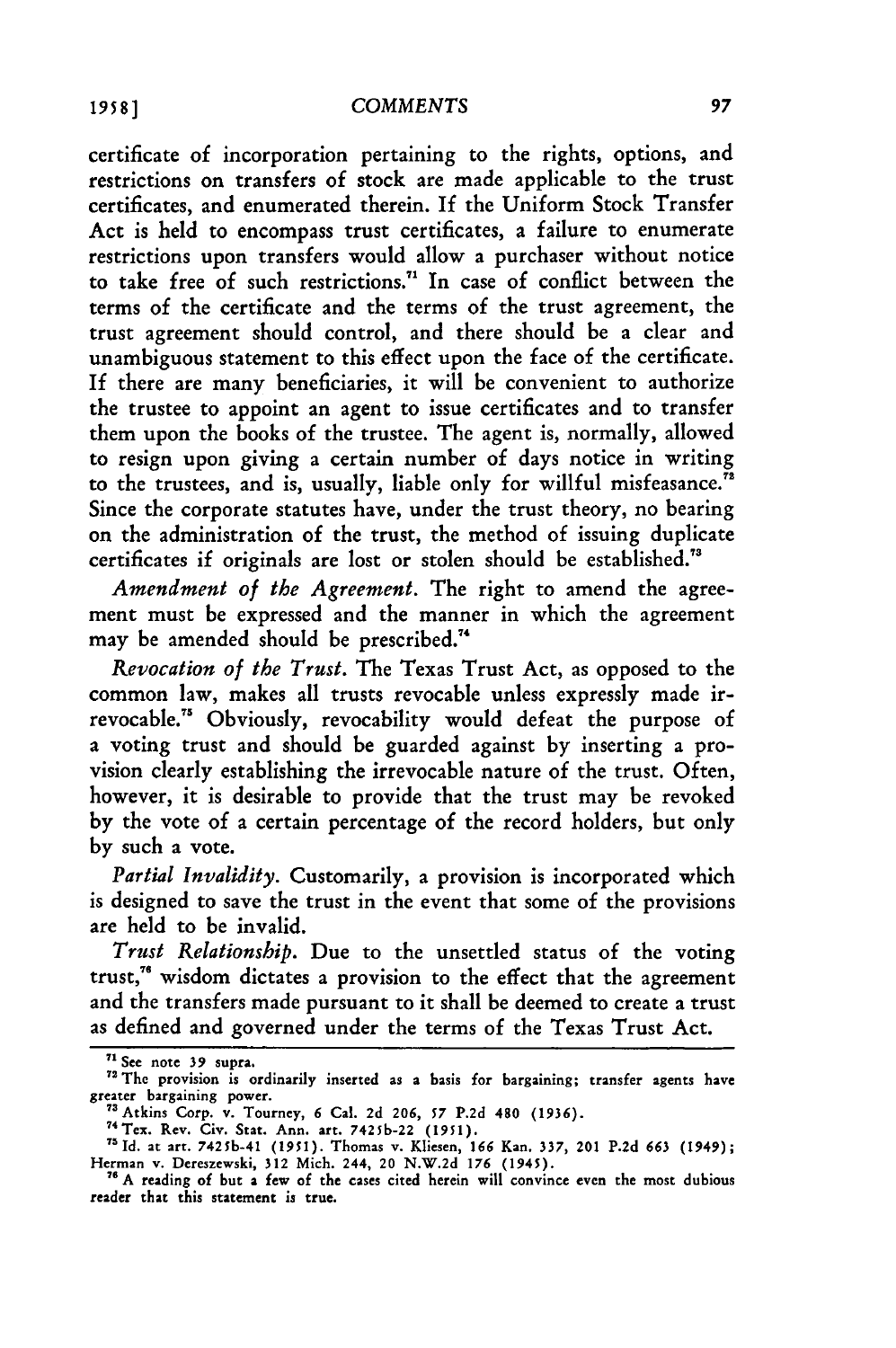*Situs of the Trust.* In order to avoid conflicts of law, and to establish venue," the agreement should recite where it is executed and where it is to be performed.

*Duration and Termination.* As noted previously, a voting trust may not last longer than ten years, and one which could possibly last for a longer period is void at the outset.<sup>78</sup> Hence, the agreement must expressly provide that if a power to revoke the trust has not previously been exercised the trust shall terminate automatically on a certain date which comes within the statutory period. On the date of termination, the trustee should be required, upon surrender of the trust certificates, to deliver to the holders thereof shares of stock of the company equal in number to the shares represented by the trust certificates surrendered. In the absence of such a provision, upon termination, a resulting trust would arise in favor of the trustor-beneficiaries; and, although they had not surrendered their certificates, they could compel the trustee to transfer the shares to them.<sup>70</sup> The instrument should establish the fact, that, upon termination, the certificates have no further effect and the holders have no further rights except to exchange their certificates for stock. **A** clear distinction should be drawn between "termination" and "winding up the trust." Following termination of the trust, the trustee may no longer exercise the powers of ownership; however, until the trust is wound up, the trustee has the authority to collect and pay claims arising out of the trust, and to distribute the shares which were held in trust. Upon winding up the trust, the trustee is discharged."

*Definitions.* It is usually advisable to define certain terms used in the instrument.

*Final paragraph.* The following form is suggested:

In Witness Whereof, the voting trustees have hereunto set their hands as of the day and year first above written, and the beneficiaries have [either] signed this agreement [or have transferred and delivered their shares of stock to the voting trustees and accepted trust certificates therefor].

If the trust is to be closed, the words enclosed by brackets should be deleted.

*Signatures.* **All** of the parties to the agreement should sign the in-

**<sup>&</sup>quot;Tex.** Rev. **Civ.** Stat. Ann. art. 7425b-24 **(1951). <sup>7</sup>**See notes **12, 13, 14 supra.**

<sup>71</sup>Bogert, **op.** cit. supra note **9, §S** *75,* 149, **155;** note that the certificate is merely evidence **of** ownership.

s°Clemmer **v. Morgan, 77 Pa. D. & C. 405 (1952);** see note 28, supra.